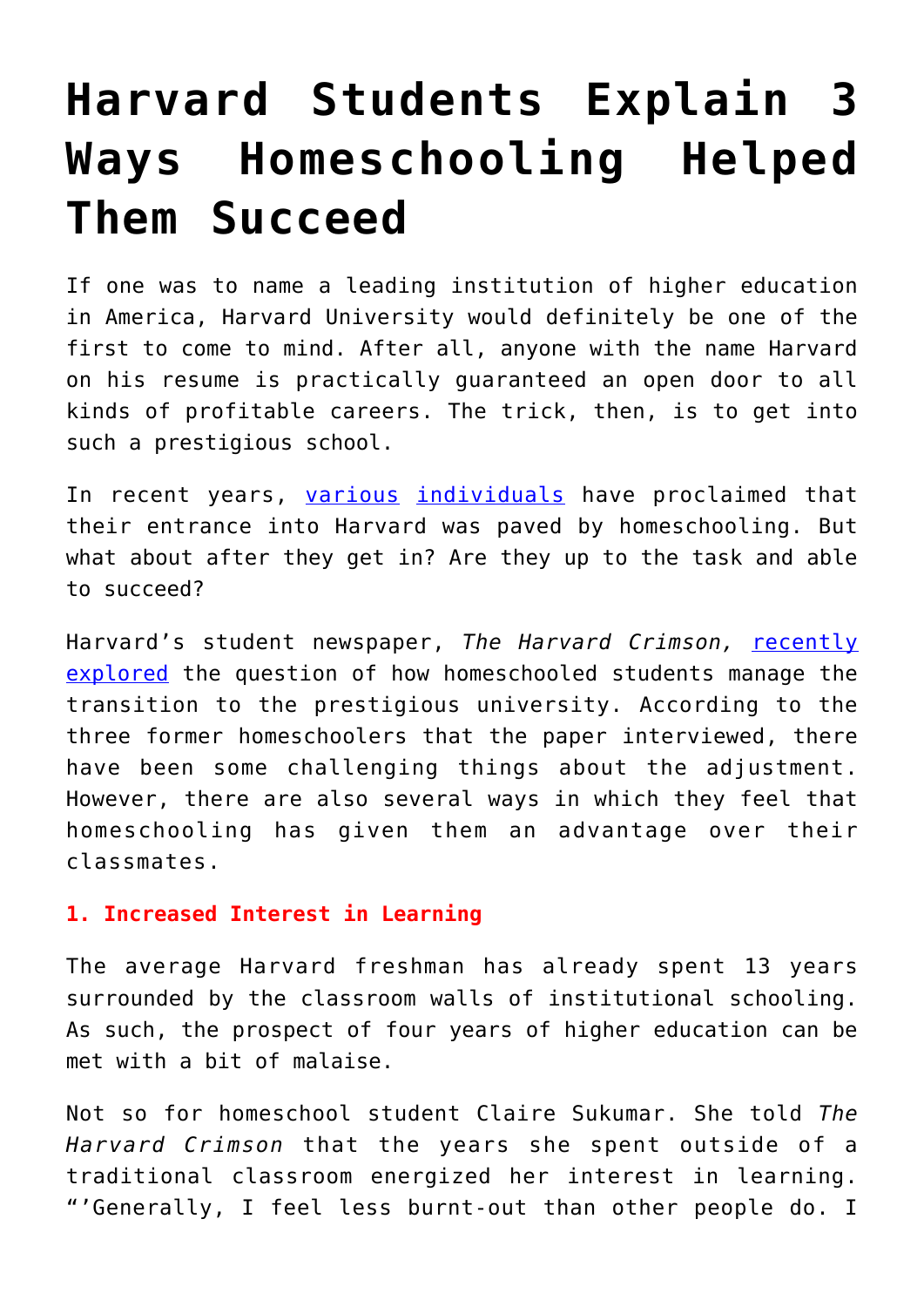never felt the need to get time off or to adapt here; I was really excited to go to school and then college,' she said."

## **2. Greater Thinking Ability**

Early in 2017, Reuters reported that many Americans seem incapable of [independent thinking.](https://www.intellectualtakeout.org/blog/new-reuters-poll-proves-many-americans-cant-think-themselves) In all likelihood, some of this problem can be chalked up to the fact that students are all taught the same thing and in the same way in the nation's public schools.

But homeschooled students are not influenced by such thinking. According to Harvard student Kemen Linsuain, homeschooling enables "a less rigid thinking style" which enables greater creativity, flexibility, and sometimes even efficiency.

## **3. More Self-Directed**

In addition to pre-programmed thinking, those who grow up attending a traditional classroom are conditioned to be spoonfed their marching orders. Homeschooler Olivia Farrar has observed firsthand that this can get to be a problem when students enter the more free-form style of higher education and struggle being their own manager. Farrar told *The Harvard Crimson:*

*"'I'm not used to having these chunks of the day where somebody else has decided for me what I should be doing with my time,' Farrar said. 'I think time management has always been one of my assets just because it was organic. I had to tell myself to sit down and do my homework. Nobody told me to do it.'"*

U.S. politicians, teachers, parents, and others continually affirm the need to ensure that the next generation is full of innovative, ambitious, and thoughtful individuals. Given the testimony of these three Harvard students, is it time we realize that institutionalized schooling is not the best path